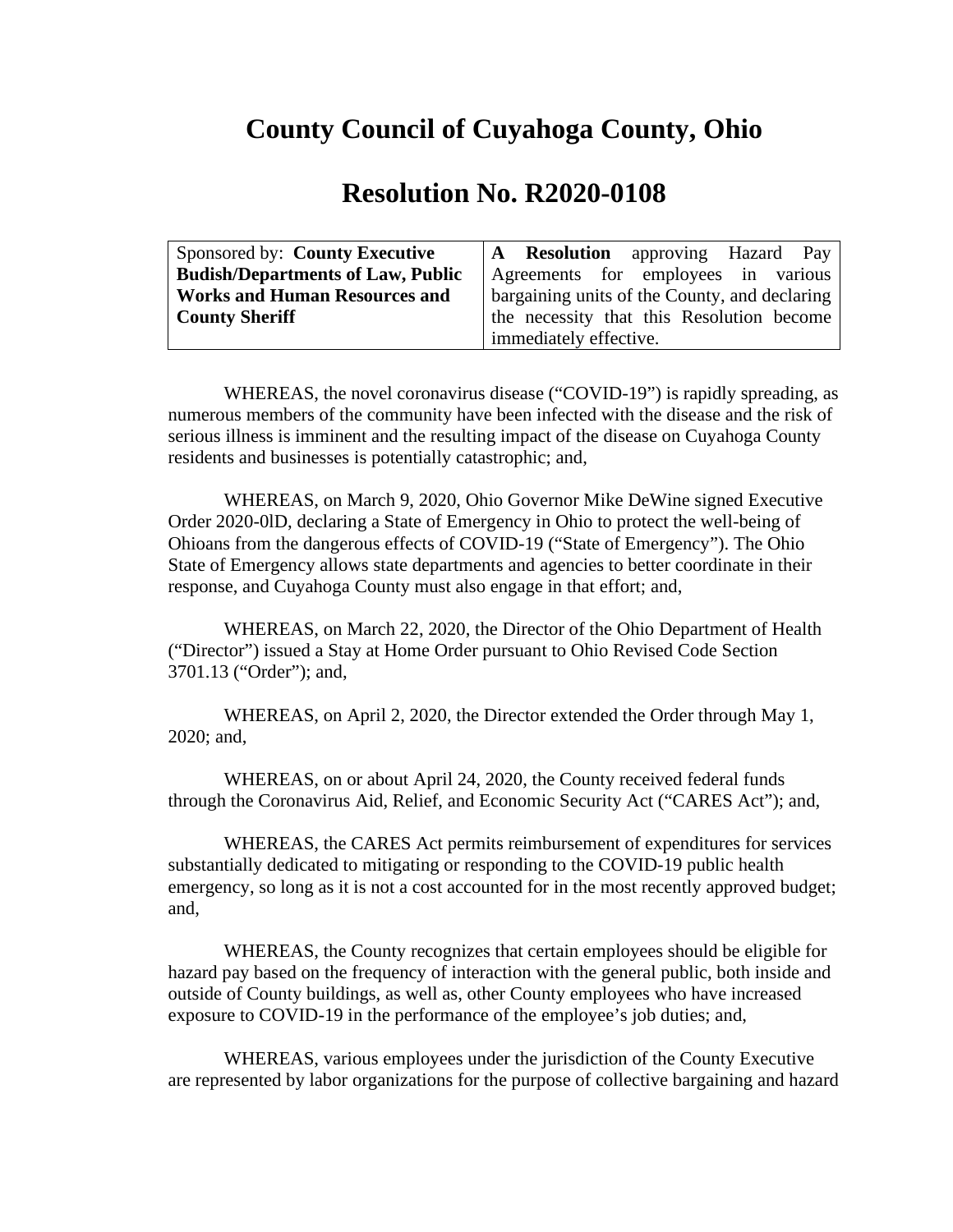pay is a mandatory subject of bargaining pursuant to the Public Employees' Collective Bargaining Act; and,

WHEREAS, the County Executive and Departments of Law, Public Works and Human Resources and County Sheriff have reached agreements with the following bargaining units regarding the payment of Hazard Pay; and

WHEREAS, the County Executive and Departments of Law, Public Works Human Resources and County Sheriff have submitted written Hazard Pay Agreements memorializing the understanding of the parties for approval; and,

WHEREAS, the County Executive and the Departments of Law, Public Works and Human Resources and County Sheriff are recommending that Council approve the proposed Hazard Pay Agreements; and,

WHEREAS, it is necessary that this Resolution become immediately effective in order that critical services provided by Cuyahoga County can continue and to provide for the usual, daily operation of County departments.

## **NOW, THEREFORE**, **BE IT RESOLVED BY THE COUNTY COUNCIL OF CUYAHOGA COUNTY, OHIO:**

**SECTION 1.** That the Hazard Pay Agreements that were negotiated with the following bargaining units through their designated representatives are hereby approved:

- a. Cleveland Building and Construction Trades Council, covering approximately 142 employees in 22 classifications in the Department of Public Works;
- b. Local 18, International Union of Operating Engineers, covering approximately seven (7) employees in 2 classifications in the Department of Public Works;
- c. Teamsters Local 436, affiliated with the International Brotherhood of Teamsters, covering approximately thirty-two (32) employees in 11 classifications in the Department of Public Works, Road and Bridge Maintenance Division;
- d. Local 18-S, International Union of Operating Engineers (Sanitary), covering approximately eighteen (18) employees in 7 classifications in the Department of Public Works;
- e. Public Works Employees Association, covering approximately sixty-eight (68) employees in 3 classifications in the Department of Public Works, Sewer Section (following status quo of collective bargaining agreement with Teamsters Local 436, affiliated with the International Brotherhood of Teamsters);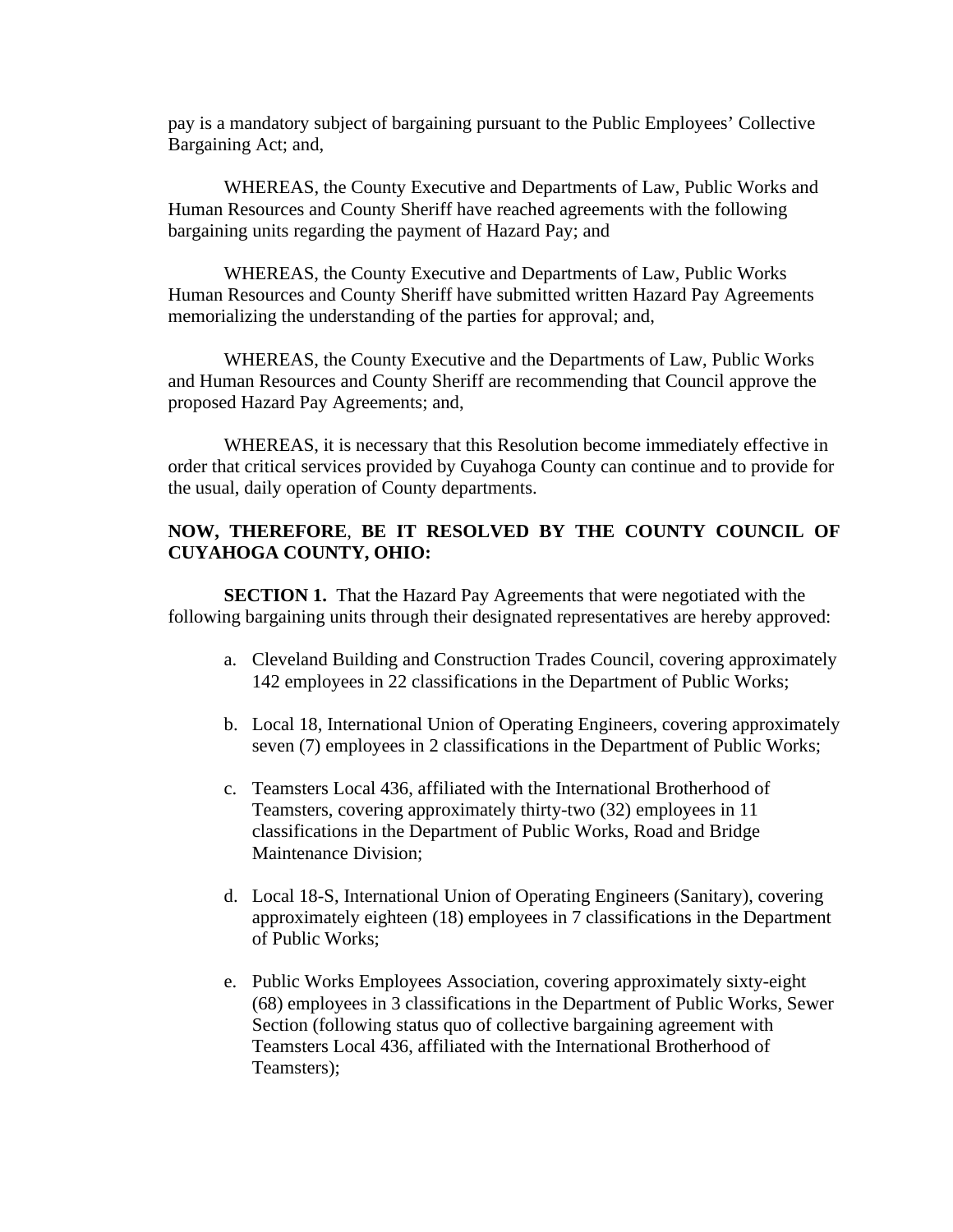- f. Local 860, Laborers' International Union of North America, covering approximately 106 employees in 4 classifications in the Department of Public Works, Maintenance Division;
- g. Ohio Patrolmen's Benevolent Association (Corrections Officers), covering approximately 683 employees in 1 classification in the Sheriff's Department;
- h. Ohio Patrolmen's Benevolent Association (Protective Services, Security Sergeants), covering approximately thirteen (13) employees in 1 classification in the Sheriff's Department;
- i. Fraternal Order of Police (Corrections Officer Sergeants), covering approximately twenty (20) employees in 1 classification in the Sheriff's Department;
- j. Ohio Patrolmen's Benevolent Association (Deputy Sergeants), covering approximately twenty-two (22) employees in 1 classification in the Sheriff's Department;
- k. UAW, Region 2B (Corrections Officer Corporals), covering approximately forty-one (41) employees in 1 classification in the Sheriff's Department;
- l. UAW, Region 2B (Cooks, Laundry, and Custodial Workers), covering approximately thirteen (13) employees in 3 classifications in the Sheriff's Department; and
- m. UAW, Region 2B (Court Security Officers), covering approximately eight (8) employees in 1 classification in the Sheriff's Department.

**SECTION 2**. It is necessary that this Resolution become immediately effective in order that critical services provided by Cuyahoga County can continue, and to continue the usual and daily operation of the County. Provided that this Resolution receives the affirmative vote of eight members elected to Council, this Resolution shall become immediately effective upon the signature of the County Executive.

**SECTION 3.** It is found and determined that all formal actions of this Council relating to the adoption of this Resolution were adopted in an open meeting of the Council, and that all deliberations of this Council and of any of its committees that resulted in such formal action were in meetings open to the public, in compliance with all legal requirements, including Section 121.22 of the Ohio Revised Code.

On a motion by Mr. Brady, seconded by Mr. Miller, the foregoing Resolution was duly adopted.